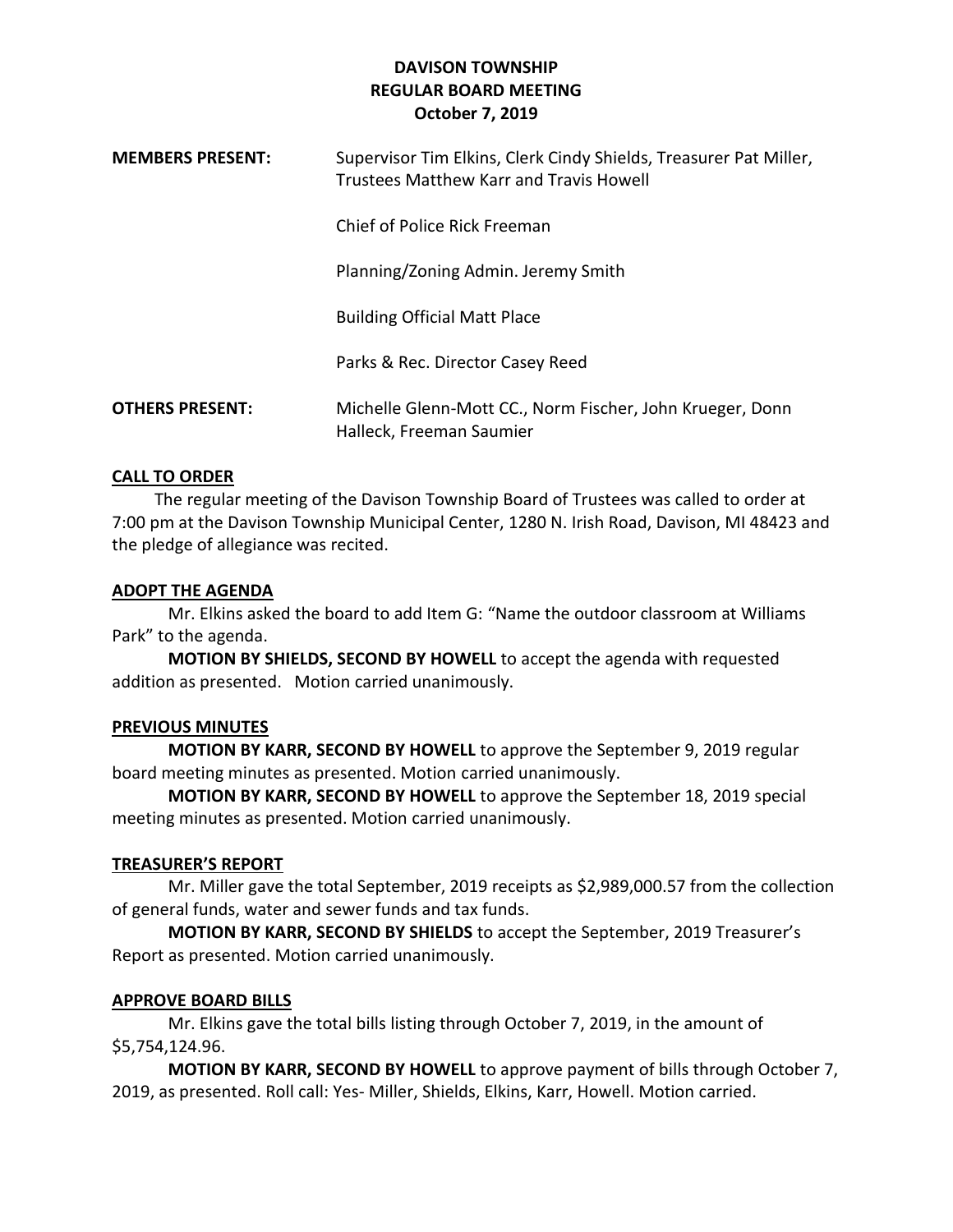#### **PUBLIC COMMENT**

The public comment period was opened at 7:03 pm.

Norm Fisher-2216 Oak Shade Dr., talked about Proposal A, street lights, the police millage and special assessment and the testing of his water. He offered the results of the water testing when he received it.

The public comment period was closed at 7:07 pm.

#### **UNFINISHED BUSINESS**

None

#### **NEW BUSINESS**

#### **Mott Community College Presentation**

Michelle Glenn, Mott Community College's Assistant Vice President of Academic Affairs, gave a brief presentation of the Strategic Plan for 2019-2021. She reviewed their Mission Statement, the number of students, the economic impact, other renovations, priorities, the student and employee successes, workforce partnerships, sustainability with expanding, engaging and communicating and annual budget and revenues. They have a new Culinary Arts Institute, and the Lenore Croudy Family Life Center located at the former Woodside Church.

#### **Public Hearing for Police Special Assessment, Resolution 2019-29**

The Public Hearing for the Police Special Assessment was opened at 7:19 p.m. Mr. Elkins read information from the proposed resolution which is to approve the establishment of the Police Special Assessment District for the purpose of paying a portion of the cost for police protection on a township-wide basis. The public hearing is to allow residents and property owners to object to the assessment in person at the hearing, by letter, or by email and received by the Township Clerk prior to the close of said public hearing in order to reserve the right to appeal to the Michigan Tax Tribunal. An appeal to the Tax Tribunal must be filed within 30 days of the confirmation of the assessment roll.

There were two emails objecting to the Police Special Assessment by:

Chris Charters – 8989 Championship Drive and Lori Long – 8989 Championship Drive.

The public hearing was closed at 7:20 p.m.

**MOTION BY SHIELDS, SECOND BY MILLER** to adopt Resolution 2019-29 for the Police Special Assessment as presented. Roll call: Yes- Shields, Elkins, Karr, Howell, Miller. Motion carried.

#### **Public Hearing for Garbage Special Assessment, Resolution 2019-30**

The Public Hearing for the Garbage Special Assessment opened at 7:21 p.m. Mr. Elkins said the proposed Special Assessment is for the purpose of paying garbage collection costs on a township-wide basis. The cost is a pass-through from Emterra directly to benefited residents. The public hearing is to allow residents and property owners to object to the assessment in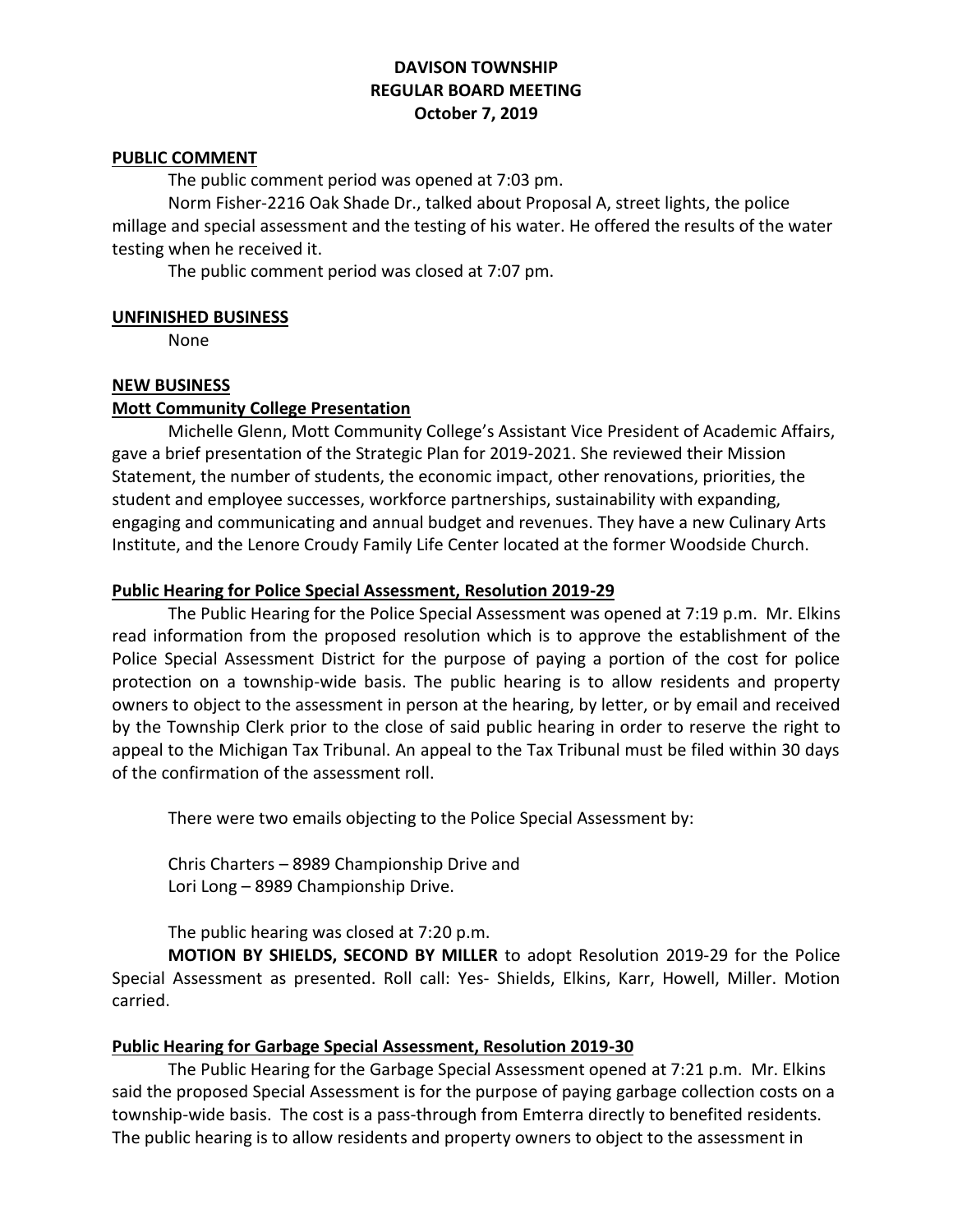person at the hearing, by letter, or by email and received by the Township Clerk prior to the close of said public hearing in order to reserve your right to appeal to the Michigan Tax Tribunal. An appeal to the Tax Tribunal must be filed within 30 days of the confirmation of the assessment roll.

There was one email objecting to the Garbage Special Assessment by:

Lori Long – 8989 Championship Drive.

The public hearing was closed at 7:22 p.m.

**MOTION BY KARR, SECOND BY HOWELL** to adopt Resolution 2019-30 for the Garbage Special Assessment as presented. Roll call: Yes- Elkins, Karr, Howell, Miller, Shields. Motion carried.

## **Public Hearing for Griffin Lake Special Assessment, Resolution 2019-31**

The Public Hearing for Griffin Lake Special Assessment opened at 7:23 p.m. Mr. Elkins stated this is for the purpose of aquatic weed control for Lots 4-5-6-7-8-9-10-11-13-14-15-16 on Griffin Lakewood Estates Plat and Parcels 05-16-400-016 and 05-16-400-017. The public hearing is to allow residents and property owners to object to the assessment in person at the hearing, by letter, or by email and received by the Township Clerk prior to the close of said public hearing in order to preserve your right to appeal to the Michigan Tax Tribunal. An appeal to the Tax Tribunal must be filed within 30 days of the confirmation of the assessment roll. There were no comments or objections and the hearing was closed at 7:24 p.m.

**MOTION BY KARR, SECOND BY SHIELDS** to adopt Resolution 2019-31 for the Griffin Lake Special Assessment as presented. Roll call: Yes – Karr, Howell, Miller, Shields, Elkins. Motion carried.

# **Consumers Energy Street Light Contract Changes**

Mr. Elkins explained that Consumers Energy has been changing the street lights from High-Pressure Sodium lights to LED lights. The changes have been occurring since October, 2018. Form 547 is for the removal of High-Pressure Sodium lights with Resolution 2019-32 and Form 548 if for the installation of LED lights with Resolution 2019-33.

**MOTION BY SHIELDS, SECOND BY MILLER** to approve the Supervisor's signature on Forms 547 and 548 and the Clerk's signature on Resolution 2019-32 and 2019-33. Motion carried unanimously.

# **2019/2020 Budget Amendment for overpayment to 2018-2019 Police Special Assessment**

Mr. Elkins explained that an error was found by the auditors to the Police Special Assessment District in 2018. The amendment is for the interest on the total refund in the amount of \$735.84.

**MOTION BY SHIELDS, SECOND BY KARR** to approve the Proposed Budget Amendment as presented. Motion carried unanimously.